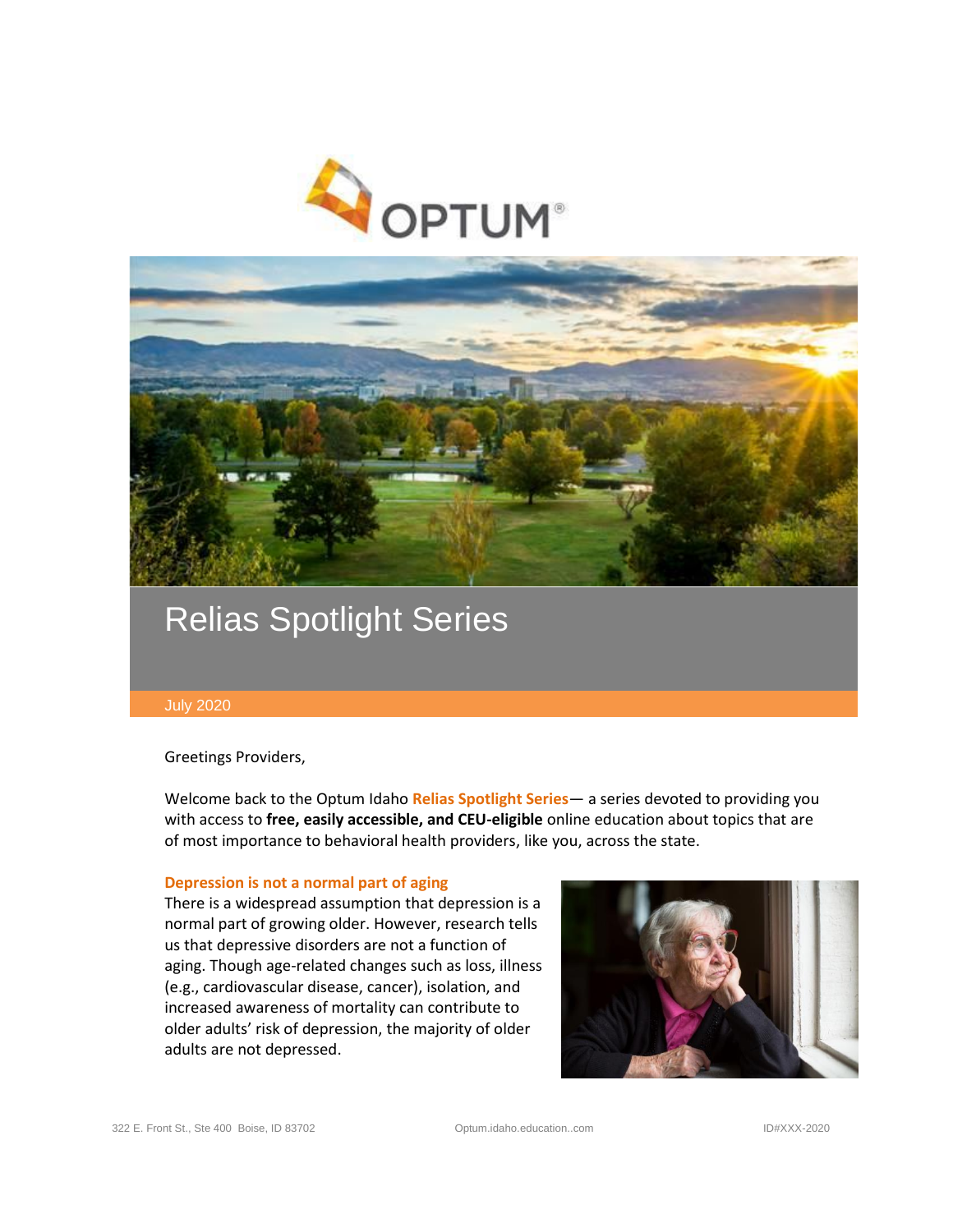### **Older adults with depression often don't get the help they need**

While most older adults do not suffer from a depressive disorder, for those who do, symptoms often are misdiagnosed and undertreated. When emotional and physical symptoms that greatly impede older adults' ability to age well and maintain a satisfactory quality of life are assumed to be a natural response to illness or to life changes related to the aging process, an opportunity to help older adults find appropriate treatment is missed. It is not uncommon, then, for people to self-medicate, turning to alcohol or other drugs, and engaging in suicidal thoughts.

## **Treatment for depression is critical to older adults' health and well-being**

Though forgetfulness, aches and pains, and changes in sleep and appetite can be a normal part of aging, they can also be symptoms of depression or anxiety. It's up to us, as providers, to educate ourselves so that we can recognize and respond to these signs, especially when older adults may be reluctant to admit their symptoms or ashamed to seek help. It is only then that we can successfully help older adults take the steps necessary to effectively prevent and

treat depression and anxiety and support them in having as happy and healthy an aging experience as possible.

In [your Relias dashboard](https://optumidaho.training.reliaslearning.com/) is **an array of courses (outlined below)** designed to help you understand the unique experiences and needs of older adults so that you can most effectively support clients



in your practice. All courses are available completely for free and can be taken at your leisure during the month of July. Best of all— **many of these courses qualify for CEUs!**

- [Abuse, Neglect, and Exploitation of Older](https://optumidaho.training.reliaslearning.com/Learning/Catalog.aspx?CourseCode=REL-BHC-0-ANEOA)  [Adults](https://optumidaho.training.reliaslearning.com/Learning/Catalog.aspx?CourseCode=REL-BHC-0-ANEOA)
- [Advance Directives](https://optumidaho.training.reliaslearning.com/Learning/Catalog.aspx?CourseCode=REL-ALL-0-ADVDIR)
- [Anxiety Disorders Among Older Adults](https://optumidaho.training.reliaslearning.com/Learning/Catalog.aspx?CourseCode=REL-HHS-MHA-ADOA-V2)
- [Assessing Substance Use Disorder in Older](https://optumidaho.training.reliaslearning.com/Learning/Catalog.aspx?CourseCode=REL-HHS-0-DSUIOA-V3)  **[Adults](https://optumidaho.training.reliaslearning.com/Learning/Catalog.aspx?CourseCode=REL-HHS-0-DSUIOA-V3)**
- [Behavioral Health Issues in Older Adults](https://optumidaho.training.reliaslearning.com/Learning/Catalog.aspx?CourseCode=REL-HHS-0-MHIOA-V2)
- **Behavioral Health Issues in Older Adults for [Paraprofessionals](https://optumidaho.training.reliaslearning.com/Learning/Catalog.aspx?CourseCode=REL-HHS-0-BHIOAPP-V2)**